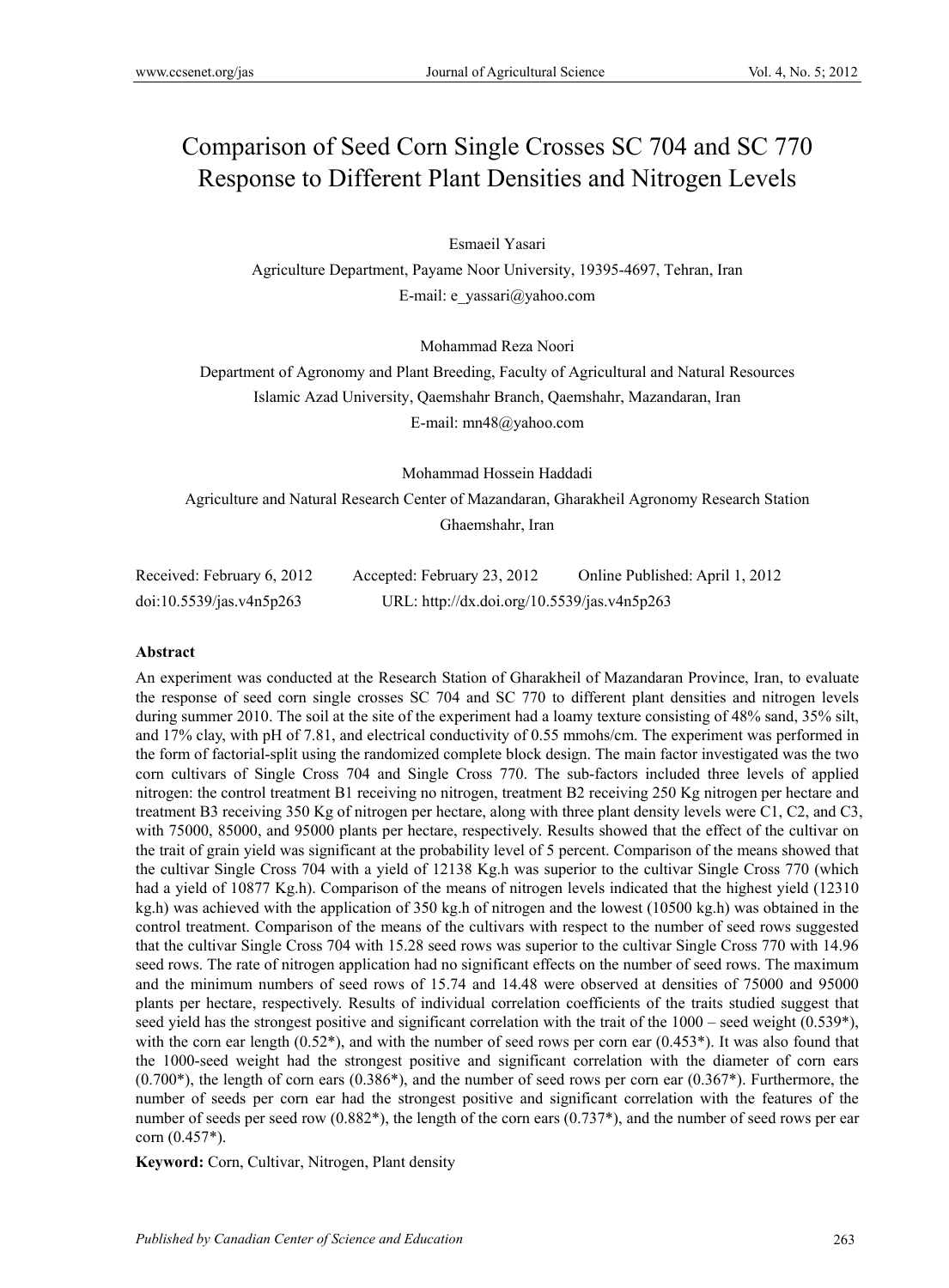# **1. Introduction**

Corn (*Zea mays* L.), is a valuable crop plant the variety, good adaptability, and high food value of which have ranked it as one of the most important crop plants of the world (Noormohammadi , 1997). For 4500 years, corn has had a special and importance role in the lives, the religious rituals and customs, and the development of the cultural history of the peoples of South, Central, and North Americas (Kiniry et al., 1992). Considering the ever increasing need of societies to provide the corn required for feeding stock and birds, a lack of research on this crop is felt. Because of its short growing season, and due to its higher yield under different weather conditions as compared with other crops, this valuable crop ranks third in the world, after wheat and rice, with respect to acreage under cultivation (Anonymous, 2003). Since the yearly consumption of corn in Iran amounts to 3 million tons, and in 2004 a total of 2 million tons was harvested from about 300000 hectares of land under its cultivation, we still have a lot of problems to solve in order to achieve self sufficiency and to stop the import of this crop. Therefore, the development and extension of this strategic crop is important (The corn bureau of the Ministry of Agricultural Jihad, 2005).

Hybrid cultivars differ from each other in yield due to differences in their adaptability to the environment. In this regard, the climatic conditions, the potential of the region, the soil fertility, and the soil depth have an effect almost similar to that of salinity (Seyyedehvand et al., 2000). One of the most important factors in improving cultural practices in corn, which is a factor that influences grain corn yield, is the plant density per unit area of land (with each cultivar having different plant densities in different climates according to the prevailing temperature and radiation) (Natarajian et al., 1989).

Ajamnouroozi and Bohrani (1998) reported that the changes in yield occurring with increases in plant densities were ascending at first and then descending, that changes in grain yield are actually in the form of a parabola, that yield limitations at low plant densities are brought about by the shortage of plants and at high plant densities by the sterility of the plants, and that plant density in each region is determined by the competition of the plants for obtaining water, light, and nutrients. Kresovic et al. (1997) reported that with an increase in plant density from 49300 to 59500 plants per hectare, grain yield went up from 11.14 to 15.02 tons per hectare. Nielson (1988) reported that with an increase in plant density from 44444 to 88888 plants per hectare, corn yield rose by about 2.7 percent. In addition to water stress, shortage of nitrogen required by the plants can also apply added pressure on the growth and the yield of corn. Scientists believe mismanagement in irrigation and shortage of nitrogen are the main factors causing a reduction in corn yield. In many studies, the positive effect of nitrogen in increasing grain yield, the number of seeds per corn ear, and the weight of each seed of different corn hybrids has been emphasized (Osborne et al., 2002). Under conditions of water shortage in the soil, in which nutrient absorption, especially nitrogen absorption, is reduced, it appears that there should be a correspondence between the available water in the soil and the nitrogen applied. This will, on the one hand, reduce the cost of corn production and, on the other hand, will prevent the unnecessary application of nitrogen, which is not usually accompanied by an increase in yield (Solan et al., 1990).

Therefore, in this research, we studied the effects of plant density and nitrogen application on some of the qualitative and quantitative traits of silage corn cultivars.

# **2. Materials and Methods**

In the summer of 2010, an experiment was conducted at the Research Station of Gharakheil (in the city of Ghaemshahr), which is affiliated with the Agriculture and Natural Resources Research Center of the Province of Mazandaran, and which has a latitude of 36 ̊27 ′ North, a longitude of 52 ̊53′ East, and an altitude of 14.73 meters above sea level. After selecting the land, it was prepared (plowed, disked, and leveled), and soil samples were taken at depths of from zero to 30 centimeters to determine soil fertility. The samples were analyzed in order to choose the fertilizer treatments. On the basis of the results of soil analysis, which was performed at the soil laboratory in the city of Sari, it was recommended that 250, 70, and 240 Kg of urea, concentrated superphosphate, and potassium sulfate, respectively, should be applied per hectare. The soil at the site of the experiment had a loamy texture consisting of 48% sand, 35% silt, and 17% clay. It had a pH of 7.81, and its electrical conductivity was 0.55 mmohs/cm. The soil also contained 4.2% organic matter, 0.3% nitrogen, 17.7 % phosphorus, and had 121 milligrams of potassium per kilogram. The experiment was performed in the form of factorial - split using the randomized complete block design. The major factors investigated in this project were the two silage corn cultivars of Single Cross 704 and Single Cross 770. The Single Cross 704 cultivar has been planted in the region for many years, and it has a considerable yield compared to the Single Cross 770 cultivar, which was recently imported to the country and planted by the Dash – te- Naz Agricultural Company. The sub-factors included three levels of applied nitrogen: the control treatment B1 receiving no nitrogen, treatment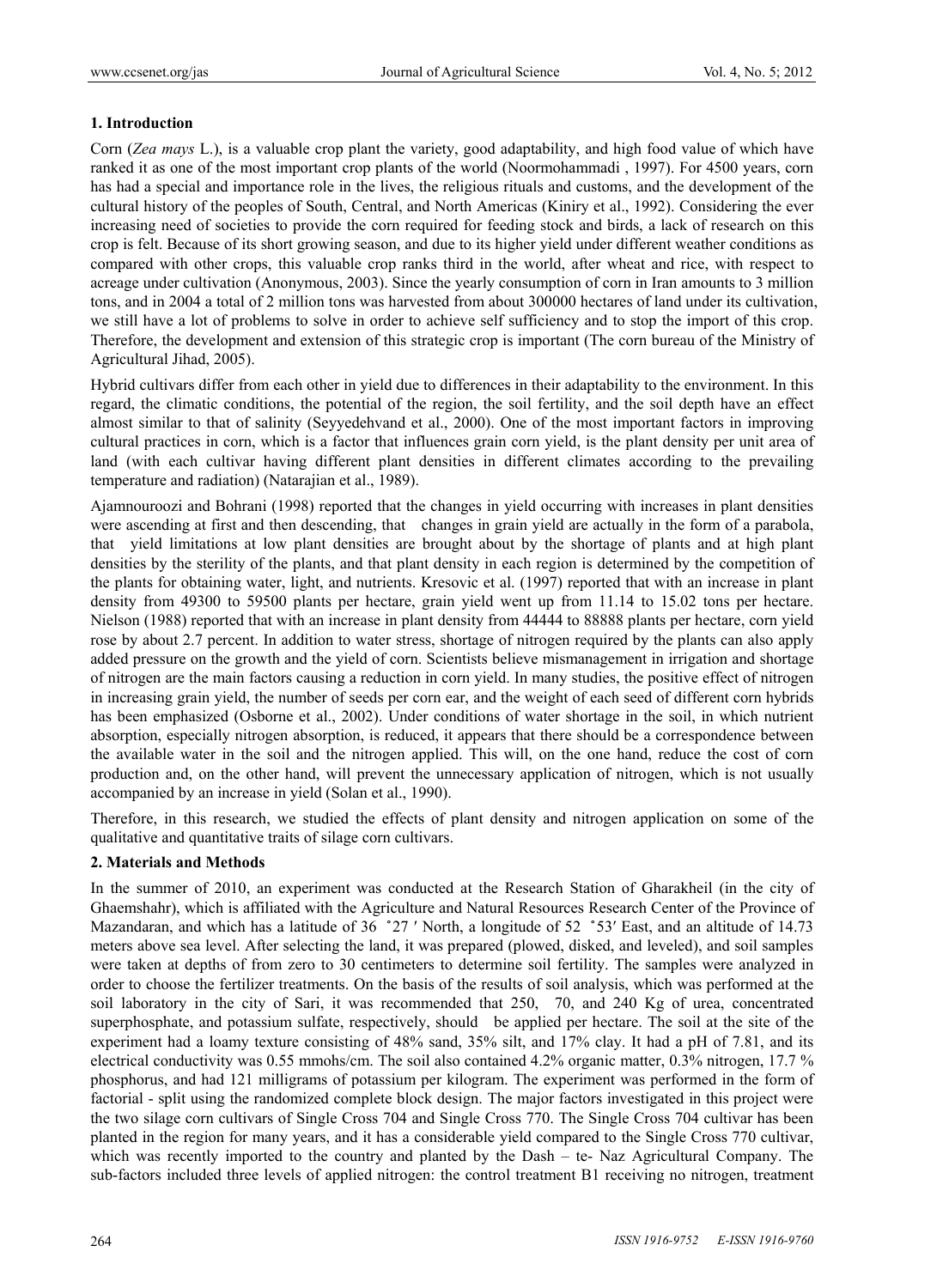B2 receiving 250 Kg nitrogen per hectare (on the basis of the results of the soil analysis and the recommended fertilizer formula), and treatment B3 receiving 350 Kg of nitrogen per hectare. Nitrogen was applied in the form of urea. The three plant density levels were C1, C2, and C3, with 75000, 85000, and 95000 plants per hectare, respectively (the plants on the lines were 17.7, 16.5, and 14 cm apart, respectively). Every experimental plot included four lines of plants, each line was 6 meters long, and adjacent lines were 75 cm apart. The replications were 4 lines apart from each other to prevent any possible influences coming from the fertilizer treatments. Since there was a uniform distance between the lines (75 cm), the distance between plants on the lines varied so as to have the plant densities we wanted to study. The seeds were planted at the depth of 5 cm on the July  $11<sup>th</sup>$  (the first month of summer) in 2010. Analysis of variance of the data was performed using the software SAS and Mstat–C, and the software SPSS was employed to determine the correlation coefficients of the traits studied. The significant interaction effects of the factors in the experiment, and comparison of the means were conducted using Duncan′s test.

### **3. Results and Discussion**

### *3.1 Seed Yield*

Results of comparison of the means show that the effect of the cultivar on the trait of grain yield was significant at the probability level of 5 percent (Table 1). Comparison of the means of the cultivars regarding grain yield suggests that the cultivar Single Cross 704 with a yield of 12138 Kg.h was superior to the cultivar Single Cross 770 (which had a yield of 10877 Kg.h), and that this difference was statistically significant. Hybrid cultivars, because of differences in their adaptation to the environment, differ in their yields; therefore, climatic conditions, the potential of the region, and the fertility and depth of the soil should be taken into account (Seyyedehvand et al., 2000). These results were consistent with the report submitted by Afsharmanesh (2006), but contradicted the findings of Seyed Sharifi et al. (2009).

Nitrogen application had a significant effect on grain yield at the 5% probability level (Table 2). Comparison of the means of nitrogen levels indicated that the highest yield (12310 kg.h) was achieved with the application of 350 kg.h of nitrogen and the lowest (10500 kg.h) was obtained in the control treatment, and that this difference in yield was statistically significant. These results are in agreement with the findings of Rezaie Soukhte Abandani et al. (2010) and Seyed Sharifi et al. (2009). Liang et al. (1992) reported that irrigation and abundant fertilizers were needed, and the required heat had to be met, in order to achieve the maximum grain yield. The results we obtained also suggested that the effect of the factor of plant density on grain yield was significant at the one percent probability level (Table 1). The maximum and the minimum grain yields, 12500 and 11080 kg.h were obtained at the densities of 95000 and 75000 plants per hectare, respectively. Although this difference in yield, resulting from the difference between the densities of 85000 and 95000 plants per hectare, was not statistically significant, these results are consistent with the findings of Taherkhani et al. (2007), Saberi et al. (2006) and Naderi et al. (2006); but Amjadi et al. (2007) stated that, in their research, grain yield was not statistically influenced by plant density.Baradaran et al. (2006) reported that with an increase in the density of plants the number of seeds per corn ear decreased; however, they added that the increase in the number of plants per unit area of land compensated for the decrease in the yield of each plant.

The interaction effects of all the treatments were significant at the 5% probability level, with the exception of those of (cultivar  $x$  plant density).

## <Table 1>

### *3.2 Plant Height*

Results of analysis of variance of the data showed that the individual effects of the factors of cultivar and plant density on the trait of plant height were significant at the probability levels of 5% and 1%, respectively, while the effects of the nitrogen treatment and the interaction effects of cultivar, nitrogen, and plant density on plant height were not statistically significant (Table 1). According to the results of comparison of the means, the cultivar Single Cross 770, with a height of 275.66 cm, was taller than the cultivar Single Cross 704, which had a height of 267.55 cm. The difference between the heights of these two cultivars was statistically significant (Table 2). These results were in agreement with the report given by Iptas et al (2002).

The maximum height of plants among the nitrogen treatments (272.83 cm) was achieved when 250 kg.h of nitrogen was applied, and the shortest plants (270.75 cm) belonged to the control treatment, but the differences in the heights of the plants in the nitrogen treatments were not statistically significant. These results agree with the findings of Turgut (1998) and Keshkin et al. (2005), and Amanullah et al. (2009). Results of our experiment also suggest that the maximum and the minimum plant heights of 278.20 and 266.37 cm were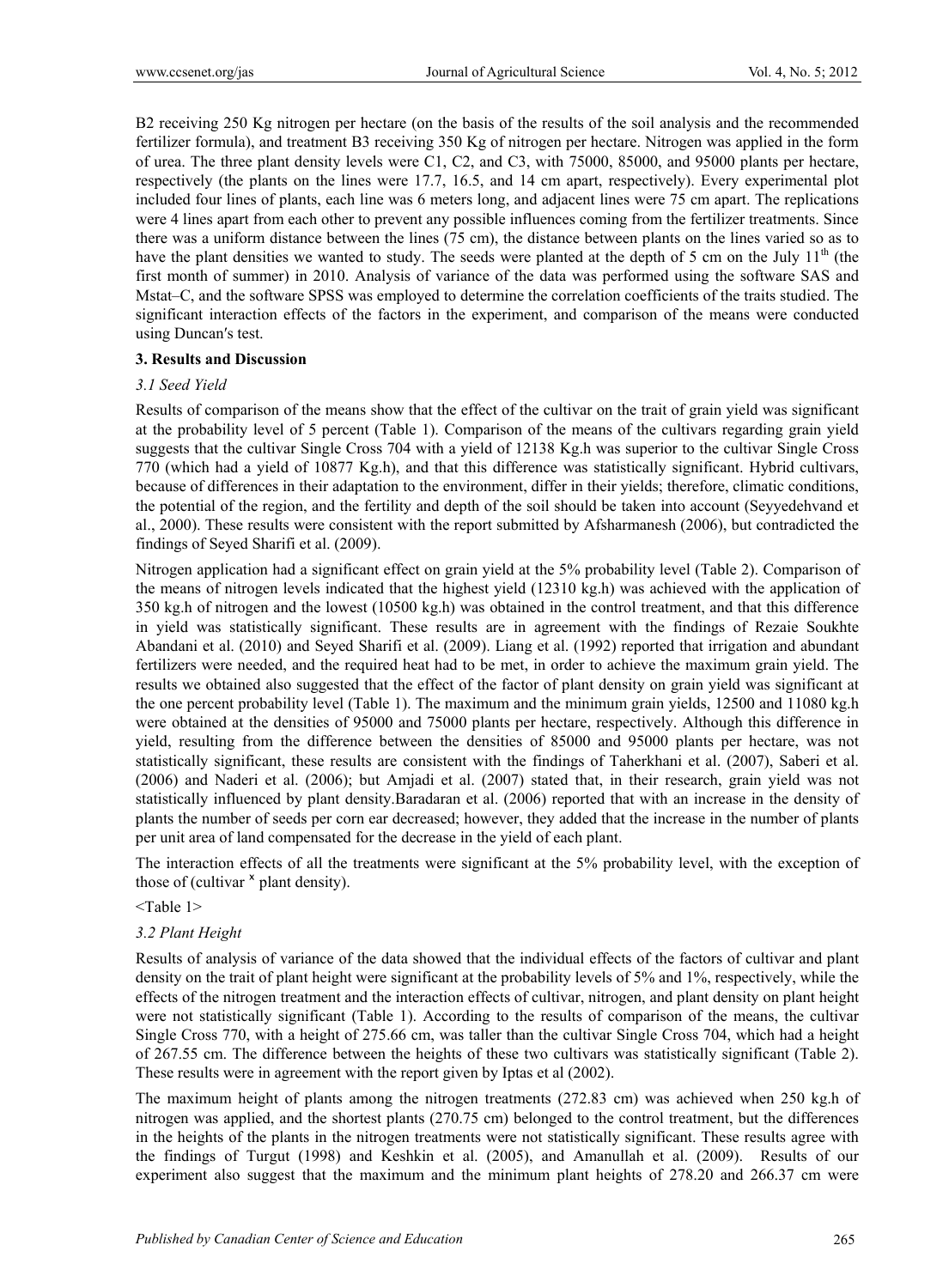obtained at densities of 95000 and 75000 plants per hectare, respectively, but that the difference in height of plants at 75000 and 85000 plants per hectare was not statistically significant. The increase in plant height at high plant densities could be due to the escape of plants toward sunlight. These results are compatible with the findings of Ayub et al. (1999), Saberi et al. (2006), and Khalili Mahalleh et al. (2006); however, Ramazani et al. (2011) stated in their research that the height of the plants were not statistically influenced by plant density.

## *3.3 Corn Ear Diameter*

There were no statistically significant differences among the cultivars with respect to the diameter of corn ears at the 1% probability level (Table 1). Comparison of the means of the cultivars regarding corn ear diameter suggested that the cultivar Single Cross 704 with a corn ear diameter of 4.75 cm was superior to the cultivar Single Cross 770, which had a corn ear diameter of 4.59 cm, and that this difference was statistically significant. Results of our research were not in agreement with the findings of Seyed Sharifi et al. (2009), but Gozubenli et al. (2001) and Konuskan (2001) showed that the diameter of corn ears was influenced by the genotypes of the cultivars.

The effects of the nitrogen applied on the diameter of corn ears were significant at the probability level of 1% (Table 1). Comparison of the means of the rates of nitrogen applied confirmed that the diameter of corn ears reacted positively to an increase in the rate of nitrogen application, so that the maximum diameter of corn ears (4.74 cm) was achieved when 350 Kg of nitrogen per hectare was applied, and the minimum of 4.59 cm was obtained in the control treatment. The rates of applying 250 and 350 kg of nitrogen per hectare were significantly different with respect to the diameter of corn ears. These results agree with the findings of Rezaie Soukhte Abandani et al. (2010) and Seyed Sharifi et al. (2009); however, Turgut et al. (2001) and Singh et al. (2002) reported that the rates of nitrogen application affected the diameter of corn ears, so that the ears with the smallest diameter were observed when the highest rate of nitrogen was applied.

The effects of plant density on the diameter of corn ears were significant at the 1% probability level (Table 1). The maximum and the minimum diameter of corn ears (4.75 and 4.60 cm) were observed at the densities of 75000 and 95000 plants per hectare, respectively. Although the difference between the densities of 85000 and 95000 plants per hectare regarding the diameter of corn ears was not statistically significant, our results are compatible with the findings of Feizbakhsh et al. (2007). The results we obtained also showed that none of the interaction effects of the treatments on the diameter of corn ears was significant (Table 1).

# *3.4 Corn Ear Length*

Results of analysis of variance showed that the cultivars were not significantly different with respect to the length of corn ears (Table 1). Comparison of the means of the cultivars regarding the length of corn ears indicated that the cultivar Single Cross 704 with a corn ear length of 16.58 cm was superior to the cultivar Single Cross 770 which had a corn ear length of 16.54 cm, although this difference was not statistically significant . These results are not compatible with the findings of Seyed Sharifi et al. (2009), and Turgut et al. (2004).

The effects of the rates of nitrogen application on the length of corn ears were significant at the 1% probability level (Table 1). Comparison of the means of the rates of nitrogen application indicated that the maximum corn ear length of 17.15 cm was achieved with the nitrogen application rate of 350 kg.h, and the minimum of 15.69 cm was obtained in the control treatment. The rates of 250 and 350 kg of nitrogen per hectare were not significantly different regarding the length of corn ears (Table 2).. These results are in agreement with the findings of Rezaie Soukhte Abandani et al. (2010), Seyed Sharifi et al. (2009), Chandel and Kushwaha (1997), and Sahu (2006).

The effects of plant density on corn ear length were significant at the 1% probability level (Table 1). In our study, we found that the maximum and the minimum corn ear lengths of 17.04 and 15.93 cm were obtained at the densities of 75000 and 95000 plants per hectare, respectively. Feizbakhsh et al. (2007) observed that with an increase in plant density the wet weight of the ears went up, but the corn ear length declined. Noormohammadi (1997) had previously reported similar results.

The interaction effects of plant density and nitrogen, and the three – way effects of cultivar and plant density and nitrogen on corn ear length, were significant at 5% probability level (Table 1).

<Table 2>

# *3.5 The Number of Seed Rows in Corn Ears*

In this study, it was found that the effects of the cultivars on the feature of the number of seed rows in corn ears were not significant (Table 1). Comparison of the means of the cultivars with respect to the number of seed rows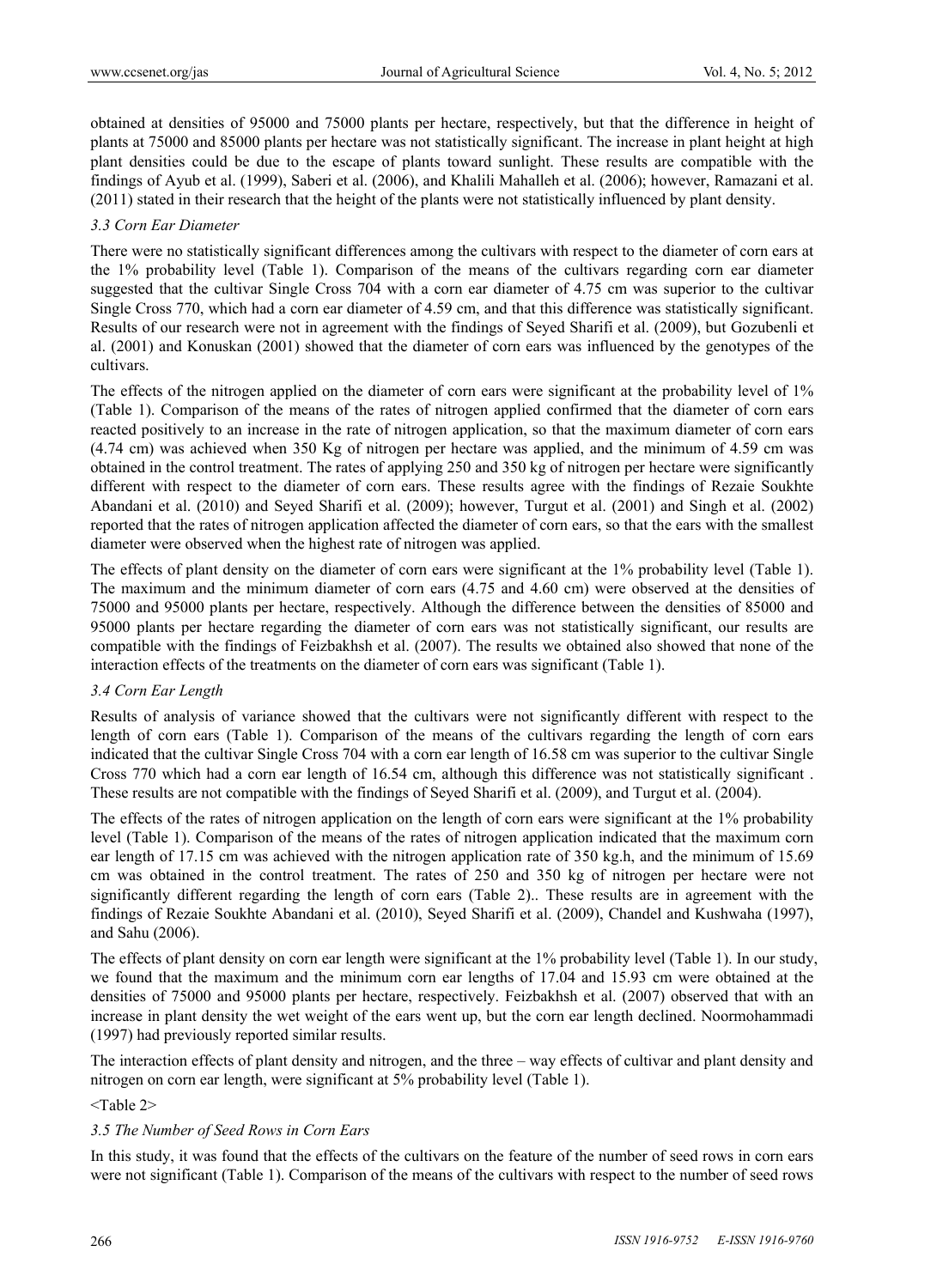suggested that the cultivar Single Cross 704 with 15.28 seed rows was superior to the cultivar Single Cross 770 with 14.96 seed rows, although this difference was not statistically significant (which indicates that this component of the yield is relatively constant). These results conform to the findings of Seyed Sharifi et al. (2009) and Afsharmanesh (2006).

The rate of nitrogen application had no significant effects on the number of seed rows of the corn ears at the 5% probability level (Table 2). Comparison of the means of the rates of nitrogen application showed that the largest number of seed rows (15.43) was achieved at the nitrogen application rate of 350 kg.h, and the smallest number of seed rows (14.93) at 250 kg.h (although this difference was not statistically significant). These results agree with the findings of Seyed Sharifi et al (2009).

Comparison of the means of the rates of nitrogen application also indicates that the effects of the plant density treatment on the number of seed rows were significant at the 1% probability level (Table 1). The maximum and the minimum numbers of seed rows of 15.74 and 14.48 were observed at densities of 75000 and 95000 plants per hectare, respectively. These results are not in agreement with the findings of Feizbakhsh et al. (2006) who stated that the number of seed rows was not statistically influenced by any of the factors studied.

In our experiment, the interaction effects of the treatments on the trait of the number of seed rows were not significant (Table 1).

## *3.6 The Number of Seeds per Seed Row*

Results of analysis of variance of the data suggest that the cultivars were significantly different at the 1% probability with respect to their effects on the number of seeds per seed row (Table 1). Comparison of the means of the cultivars indicated that the cultivar Single Cross 704 with 37 seeds per seed row was superior to the cultivar Single Cross 770 with 32.34 seeds per seed row, and that this difference was statistically significant. These results are compatible with the findings of Seyed Sharifi et al. (2009) and Afsharmanesh (2006).

The effects of the rate of nitrogen application on the number of seeds per seed row at the 1% probability level were statistically significant (Table 1). Comparison of the means of the rates of nitrogen application showed that the largest number of seeds per seed row (36.83) was obtained at 350 kg.h of nitrogen and the smallest (31.95) in the control treatment. The effects of the rates of application of 250 and 350 kg.h nitrogen per hectare on the number of seeds per seed row were not significantly different from each other. These results are in agreement with the findings of Rezaie Soukhte Abandani et al (2010) and Seyed Sharifi et al (2009).

Plant density had a significant effect on the number of seeds per seed row at the 5% probability level (Table 1). Results of our research indicate that the largest and the smallest number of seeds per seed row (36.15 and 33.8) were observed at the densities of 75000 and 95000 plants per hectare, respectively, and that this difference was statistically significant. These results conform to the findings of Feizbakhsh et al (2007), Saberi et al (2007), and Afsharmanesh (2005). Tito and Gardiner (1998) found that the number of seeds per seed row declined at high plant densities due to the decrease in fertilization rate. In our study, the interaction effects of the treatments on the number of seeds per seed row were significant at the 5% probability level.

### *3.7 The Number of Seeds per Corn Ear*

According to the results of analysis of variance of the data, the number of seeds per corn ear was influenced by the cultivars at the 1% probability level (Table 1). Comparison of the means of the cultivars confirmed that the cultivar Single Cross 704 with 552.76 seeds per corn ear was superior to the Cultivar Single Cross 770 which had 496.02 seeds per corn ear, and that this difference was statistically significant. The effects of the rates of nitrogen application on the number of seeds per corn ear were significant at the 1% probability level (Table 1). Comparison of the means of the rates of nitrogen application indicated that the largest number of seeds per corn ear (561.1) was obtained at the application rate of 350 kg. h of nitrogen, and the smallest number in the control treatment. Ghasemi Pirbalouti (2002) reported that the availability of nutrients, especially nitrogen, in the critical period of seed formation (that is, one to two weeks before and up to three weeks after the silk formation stage) influenced the number of seeds per corn ear by increasing the rate of growth of the plants, and that this brought about a strong correlation between the number of the seeds in the corn ears and the availability of nitrogen. In numerous studies, the positive effects of nitrogen application on the increase in the number of seeds per corn ear has been reported (Osborne et al., 2002). The results we obtained are also in conformity with the findings of Rezaie Soukhte Abandani et al (2010) and Seyed Sharifi et al (2009).

Plant density had a significant effect on the number of seeds per corn ear at the 1% probability level (Table 1). Results from our experiment show that the largest and the smallest numbers of 568.1 and 489.4 seeds per corn ear were obtained at densities of 75000 and 95000 plants per hectare, respectively, and that these numbers were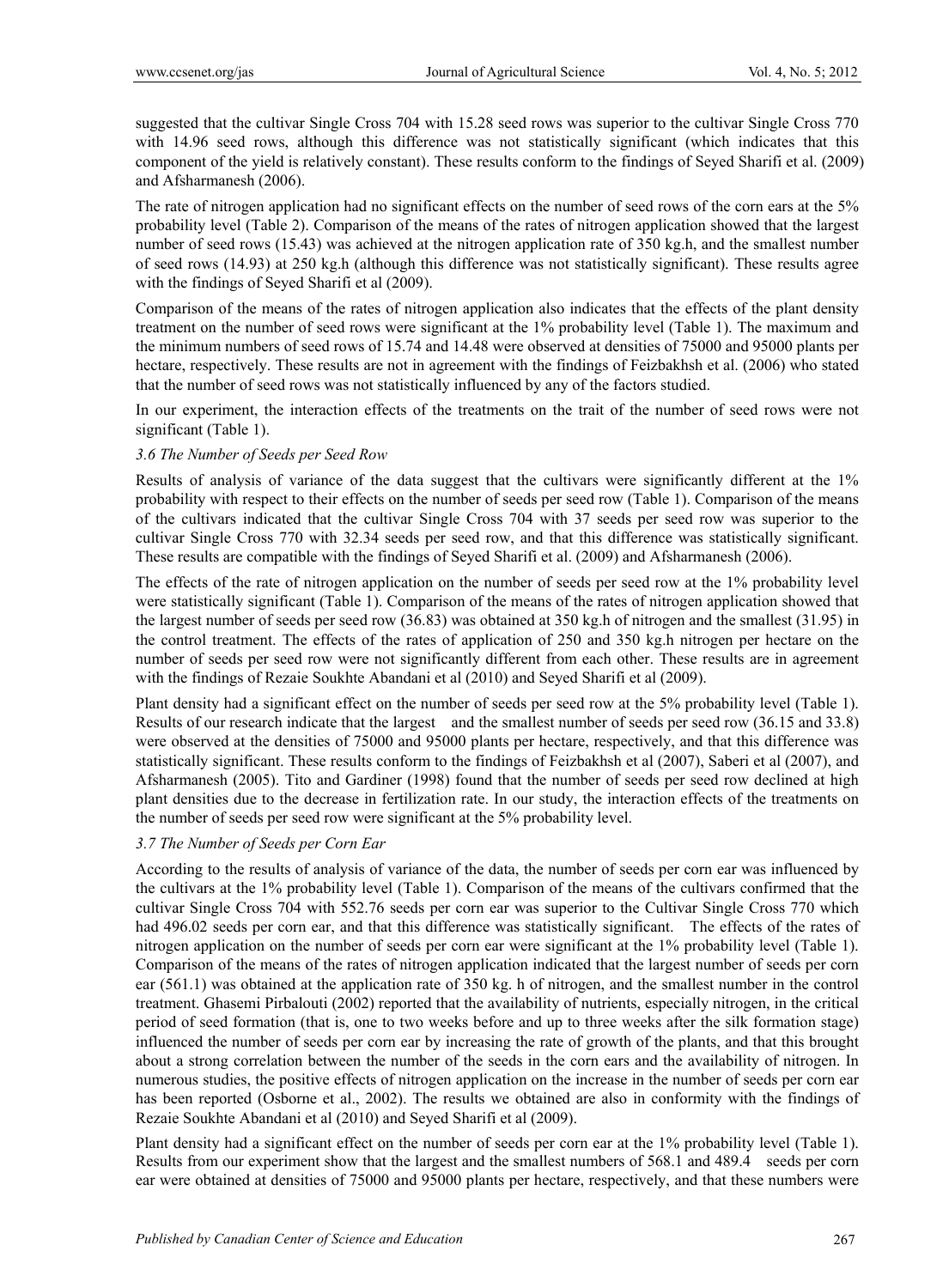significantly different from each other. It seems that with an increase in plant density the competition among plants for obtaining nutrients increased, and hence smaller seeds were formed on corn ears, and this led to a decrease in the diameter of corn cubs. Sadeghi et al (1999), Feizbakhsh et al. (2007), and Bobu and Mitra (1989) observed similar results. In the present study, we found that all interaction effects of the treatments on the number of seeds per corn ear were significant at the 5% probability level (Table 1).

#### *3.8 The 1000 – Seed Weight*

Results of analysis of variance of the data indicated that the individual effects of the factor of cultivar on the feature of the 1000 – seed weight was significant at the 1% probability level (Table 1). Comparison of the means of the cultivars with respect to the 1000 – seed weight showed that the cultivar Single Cross 704 with 313.6 g was superior to the cultivar Single Cross 770 which had 255 g, and that the difference was statistically significant. These results are similar to those reported by Brardaran et al. (2006) (Table 2). It seems that in the cultivar 770 more photosynthates were transferred to the seeds and that the 1000 – seed weight was more constant than the other components of the yield (Afsharmanesh, 2006).

Rates of nitrogen application had a significant effect on the 1000 – seed weight at the 1% probability level (Table 1). Comparison of the means of the rates of nitrogen application revealed that the maximum 1000 – seed weight of 300.8 g was obtained by applying 350 kg of nitrogen per hectare, and the minimum 1000- seed weight (269.6 g) belonged to the control treatment, but that the two treatments of applying 350 kg of nitrogen per hectare and not applying nitrogen were not significantly different from each other with respect to the 1000 – seed weight (Table 2). Osborne et al. (2002) and Johardt and Endereldy (1993) reported that the yield, the number of the seeds, and the 1000 – seed weight increased when more nitrogen was applied; and the findings of Rezaie Soukhte Abandani et al. (2010) confirm their reports.

Plant density had a significant effect on the 1000 – seed weight at the 1% probability level (Table 1). In our study, we found that the 1000 – seed weight went up when plant density increased (the largest and the smallest 1000– seed weights of 297.5 and 268.8 g were obtained at the densities of 75000 and 95000 plants per hectare, respectively), but that the difference between the effects of the densities of 75000 and 95000 plants per hectare on the 1000 – seed weight were not statistically significant. Possibly, low plant density had no effect on the 1000–seed weight; however, at higher plant densities, due to increased competition among plants, less photosynthates are produced, on the one hand, and on the other hand, the decline in the number of seeds per corn ear causes source limitations, a decrease in the assigned photosynthetic, and the re-transfer of these substances to the seeds; and hence, the end results of these factors lead to a decline of the 1000 – seed weight at high plant densities.

All the interaction effects of the treatments, except (cultivar  $\frac{x}{1}$  nitrogen), had significant effects on the 1000-seed weight at the level of 5% probability level (Table 1).

## *3.9 The Diameter of Corn Cobs*

Results of analysis of variance of the data showed that the cultivars were not significantly different regarding the diameter of the corn cobs (Table 1). In our study, we observed that the cultivar Single Cross 770 with a corn cob diameter of 2.38 cm was superior to the cultivar Single Cross 704 which had a corn cob diameter of 2.34 cm, although this difference was not statistically significant.

The effects of the rates of nitrogen application on the diameter of corn cobs were significant at the 5% probability level (Table 1). Comparison of the means of the application rates of nitrogen revealed that the maximum corn cob diameter of 2.39 cm was obtained at the rate of 350 kg of nitrogen per hectare, that the minimum diameter of 2.31 cm belonged to the control treatment, that this difference was significant, and also that the effects of applying 250 and 350 kg of nitrogen per hectare on the diameter of the corn cobs were not statistically significant (Table 2).

According to the results of our experiment, plant density had a significant effect on corn cob diameter at the 5% probability level. Comparison of the means of the data indicated that the maximum corn cob diameter of 2.41 cm was achieved at the density of 75000 plants per hectare, and the minimum of 2.32 cm at 95000 plants per hectare, but that this difference was not statistically significant.

In our experiment, we found that the interaction effects of the treatments on corn cob diameter were not significant (Table 1).

### *3.10 Investigation of the Results of the Correlation Coefficients*

Results of individual correlation coefficients of the traits studied suggest that seed yield has the strongest positive and significant correlation with the trait of the 1000 – seed weight (0.539\*), with the corn ear length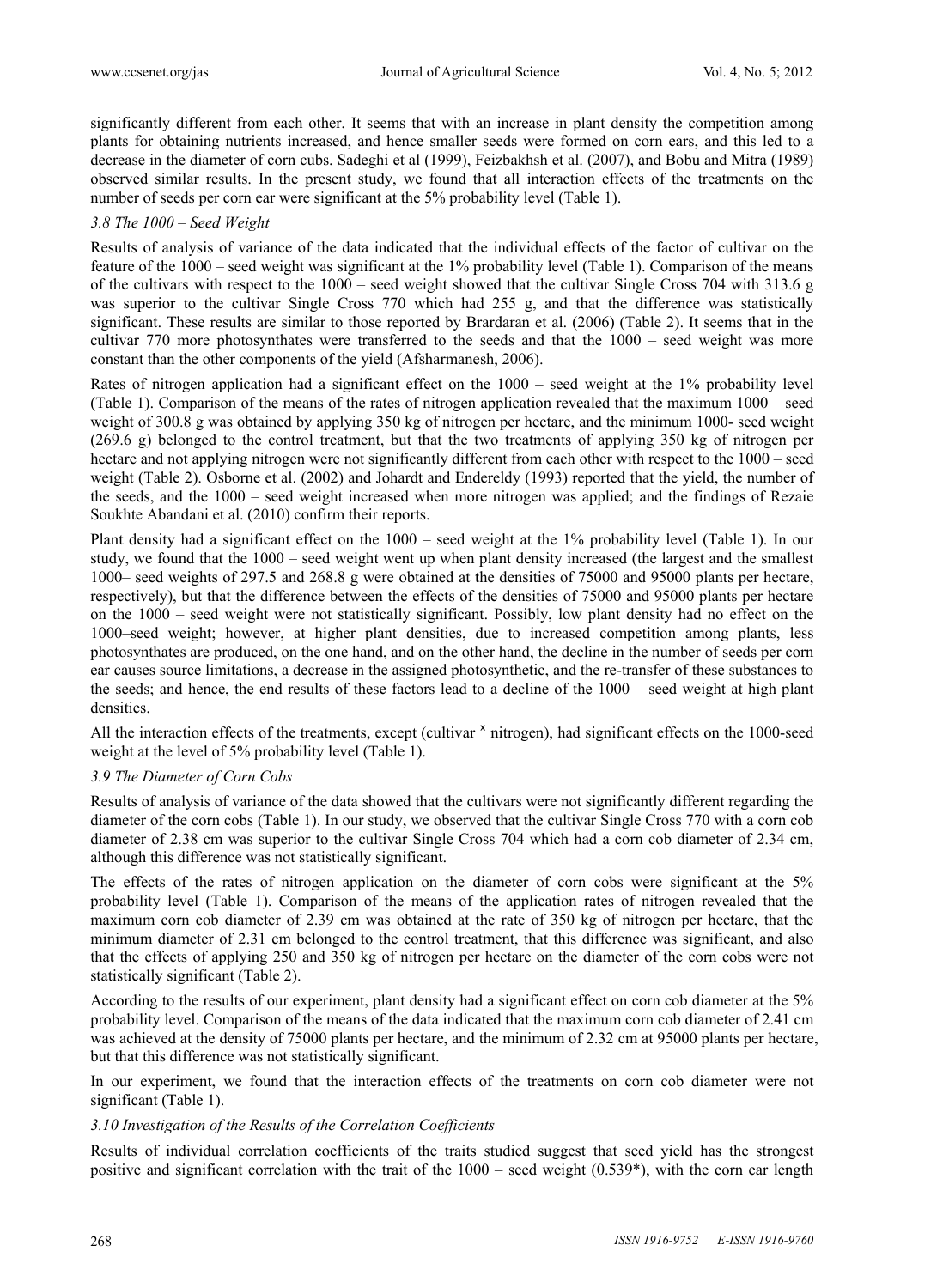(0.52\*), and with the number of seed rows per corn ear (0.453\*). It was also found that the 1000-seed weight had the strongest positive and significant correlation with the diameter of corn ears  $(0.700<sup>*</sup>)$ , the length of corn ears (0.386\*), and the number of seed rows per corn ear (0.367\*). Furthermore, the number of seeds per corn ear had the strongest positive and significant correlation with the features of the number of seeds per seed row (0.882\*), the length of the corn ears  $(0.737^*)$ , and the number of seed rows per ear corn  $(0.457^*)$  (Table 3).

<Table 3>

## **References**

Afsharmanesh, GH. (2003). Study of the effects of plant density on seeds of the summer crop of corn cultivars in the region of Jiroft, the scientific. *Research Journal of Agricultural Sciences*, *2*(4), 123-127.

Ajamnouroozi, H., & Bohrani, J. (1998). The effects of planting configuration and plant density on the yield and yield components of the late maturing grain corn cultivar of S.C 704 and the intermediate maturing corn cultivar of S. C 704 in the region of Aliabad Kamin in the province of Fars. *In the Proceeding 5th Congress of Iranian Agronomy and Plant breeding*, Karaj, Iran. P 380.

Amanullah., Marwat, B., & Shah, P. (2004). Nitrogen levels and its time of application Influence leaf area, height and biomass of maize planted at low and high density.

Amjadi, S., Khojavinezhad, & Maghsoodi Moaddab, Gh. A. (2007). The effect of plant density and application of nitrogen at different growth stages on the yield and its components in the corn cultivar 704 in Kerman, *In Proceeding 10th Iranian Congress of Agronomy Sciences and Plant breeding*, Karaj, Iran. 326p.

Anonymous. (2003). The corn production situation in the country and the need for implementing the Corn Project, the Ministry of Agricultural Jihad (Deputy Ministry of Agronomy). pp 721.

Ayub, M., Mahmood, R., Tanveer, A., & Shahrar, M. S. (1999). Effect of seeding density on the fodder yield and quality of two *maize* Varieties. *Journal of Biological Sciences*, *2*(3), 664-666.

Baradaran, R., Javadi, H., & Moosavi, GH. (2006). Study of the effect of plant density on the yield and its components in the sorghum grain cultivars under the weather conditions of Birjand. *Research Journal of Agricultural Sciences*, *1*(3), 221-225.

Bobu, K. S & S. K. Mitra. (1989). Effects of plant density on grain yield of maize during rabi season. *Madras Agricultural Journal, 79*, 290- 292.

Feizbakhsh, M., Nemati, H., Mokhtarpour, A., Mossavat, A., Saberi, F., & Sheikh. (2007). The effect of eliminating shoots and that of plant density on the yield and its components of sweet corn. *Journal of Constructive Research in Agronomy and Horticulture, 77*, 66-69.

Ghasemi Pirbalouti, A. (2002). The effect of different rates of nitrogen application on the mode of appropriation of dry matter in grain corn cultivar of S.C. 704 in the region of Varamin. *M.Sc. thesis in Agronomy*, Tehran University, Pp 98.

Gozubenli, H., Ulger, A.C. & Senser, O. (2001). The effect of different nitrogen doses on grain field and yield-related characters of some genotypes grown as second crop. *J. Agric. Fac., 16*, 39-48.

Iptas, S., & Acar, A, A. (2006). Effects of hybrid and row spacing on maize forage yield and quality. *Plant Soil Environ*, *52*(11), 515- 522.

Keskin, B., Akdeniz, H., Ibrahim, Hakkiyilmaz, I., & Mettin Turan, N. (2005). Yield and quality of forage corn (*Zea mays* L.) as influenced by cultivar and Nitrogen rate. *Journal of Agronomy*, *4*(2), 138-141. http://dx.doi.org/10.3923/ja.2005.138.141

Khalili Mahalleh, J., Tajbakhsh, M., Fayyazmoghaddam, A., & Siadat, A. (2007). The effect of plant density on the quantitative and qualitative features of fodder sorghum planted as a second crop. *Journal of Constructive Research in Agronomy and Horticulture*, *75*(2), 98-102.

Kiniry, J. R. C. Tischler. W. D. Rosenthal & T. J. Gerik. (1992). Non structural carbohydrate utilization by sorghum and maize shaded during growth. *Crop Sci.*, *32*, 131-137. http://dx.doi.org/10.2135/cropsci1992.0011183X003200010029x

Konuskan, O. (2000). Effects of plant density on yield and yield related characters of some maize hybrids grown in Hatay conditions as second crop. *M.Sc. Thesis*, Science Institute, M.K.U., 71 p.

Kresovic, B., Tolimir & Pajic. (1997). Growing of sweet corn as a second or stubble crop. *J. of Sci. Agric. Aes., 48*, 23-30.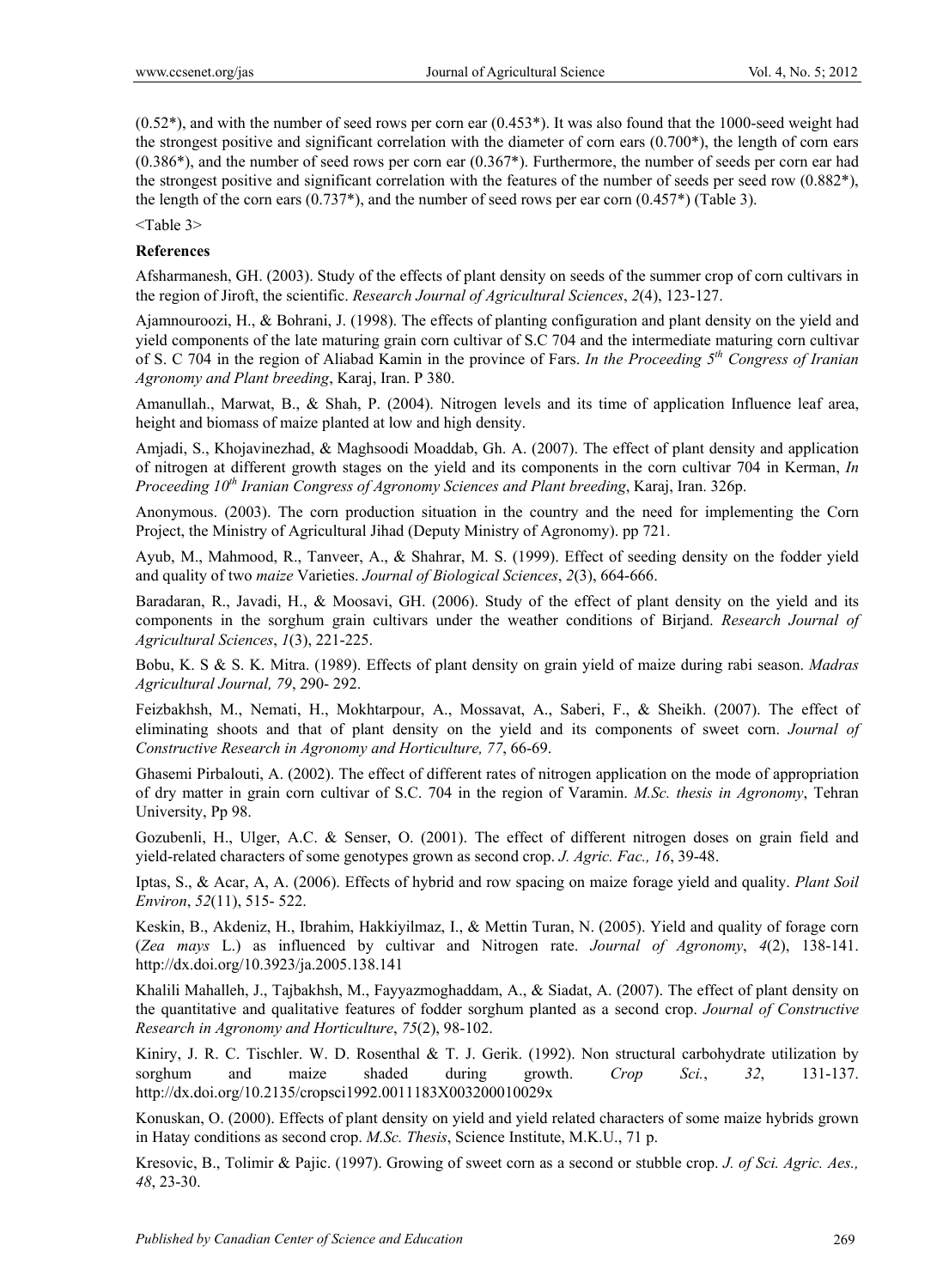Kushwaha, H. S. & A.S. Chandel. (1997). Effect of soybean (*Glycine max* Merril) intercropping under different nitrogen level on yield, yield attributes and quality of maize (*Zea mays* L.). *Ind. J. Sci.*, *67*(6): 249-252.

Liang, B. C., Millard, M. R., & Machenzie, A. F. (1992). Effect of hybrid. Population density, fertilization and irrigation on grain corn (*Zea mays* L.) in Quebec. *Can. J. of Plant Sci., 72*, 1163-1170. http://dx.doi.org/10.4141/cjps92-142

Naderi, F., Rafiee, M., & Siadat, S. A. (2005). The effects of planting date and plant density on the yield and its components in corn planted as a second crop in the weather conditions of Khorramabad. *Journal of Constructive Research*, *75*, 69-74.

Natarajan, M. (1989). *Cropping system some concepts and methodologies.* Spatial arrangement of the component crop in developing inter. I. N: S. R. Waddington, A. F. E. Palmar, and O. T; Edje (eds). Sponsored CYMMIT, CIAT.AND government of Malowi. pp. 680-730.

Nielson, R. L. (1988). Influence of hybrids and plant density on grain yield and stalr breakage in corn growth in 15-inch row spacing. *J. Prod. Agric,* 190-195.

Noormohammadi, Gh. A. & A. Siadat Kashani. (2001). *Grain Crops,* volume 1, third edition, Chamran University Publications. Pp 236.

Osborne, S. L., Scheppers, J. S., Francis, D. D. & Schlemmer, M. R. (2002). Use of spectral Radiance to in-season biomass and grain yield in nitrogen and water-stressed corn. *Crop Sci., 42*, 165-171. http://dx.doi.org/10.2135/cropsci2002.0165

Ramezani. M., Rezaie Soukhte- Abandani. R., Mobasser. H. R., & Amiri.E. (2011). Effects of row spacing and plant density on silage yield of corn (*Zea mays* L. cv. Sc 704) in two plant pattern in North of Iran. *African Journal of Crop Science*, *6*(5), 1128-1133.

Rezaie Soukhte Abandani, R., Cherati Araee, A., Akbari Nodehi, D., Mobasser, H. R., & Ramezani, M. (2009). Study of the effects of irrigation interval and rates of nitrogen application on the yield and its components in the corn cultivar 704 in the region of Mazandaran. *Research Journal of Agricultural Sciences, 2*(3), 111-115.

Bureau of the Corn Project, the Ministry of Agricultural Jihad. (2005).

Sadeghi, A. (2003). The effect of the planting configuration on the seed yield of the late maturing corn hybrid cultivar KSC 404 in the province of Kermanshah, *the Journal of Seedlings and Seeds*, *19*(1), 4-7.

Sahu, B. (2006). Yield and economics of intercropping legumes in maize (*Zea mays* L.) under rainfed conditions. *Ind. J. Agri. Sci., 76*(1), 554-556.

Seyed Sharifi, Raouf., & Taghizade, Reza. (2009). Response of maize (*Zea mays* l.) cultivar to different of Nitrogen fertilizer. *Journal of Agriculture and environmental, 7*(3-4), 518-523.

Seyyedeh Vand, M., Valizadeh, J., Ghannadha, M., & Bankeh Saz, A. (2000). Study of the change in the planting pattern and plant density on the yield of the corn cultivar Single Cross 704 . *In the Proceeding 6th Iranian Congress of Agronomy and Plant breeding*, Babolsar, Iran. P 299.

Singh, D. P., Rana, N. S. & Singh, R. P. (2000). Growth and yield of winter maize (*Zea mays* L.) as influenced by intercrops and nitrogen application. *Indian J. Agron., 45*, 515-519.

Solan, R. J., R.P. Patterson & T.E. Cater. (1990). Field drought tolerance of soybean plant introduction. *Crop Sc.*, *30*, 53-85.

Taherkhani, M., & Afsharmanesh, Gh. (2007). Study of the effect of the planting pattern, the distance between plants, and the plant density on corn seed yield. *Journal of Constructive Research*, *77*, 29-34.

Torbert, H. A., Potter, K. N. & Morrison, J. E. (2001). Tillage system, fertilizer nitrogen rate and timing effect on corn yields in the Texas Black land prairie. *Agron. J., 93*, 1119-1124. http://dx.doi.org/10.2134/agronj2001.9351119x

Turgut, I. (1998). Bazı melez mısır (*Zea mays* indentata Sturt.) Cesitlerinde farklı azot dozlarının verim ve verim ogeleri üzerine etkisi. Ulud.Univ. Zir.Fak. Derg. *14*, 137-147.

Turgut, I. (2004). Effects of plant populations and nitrogen doses on fresh ear yield and yield components of sweet corn (*Zea mays* saccharata Sturt.) grown under Bursa conditions. *Turk. J. Agric. For., 24*, 341-348.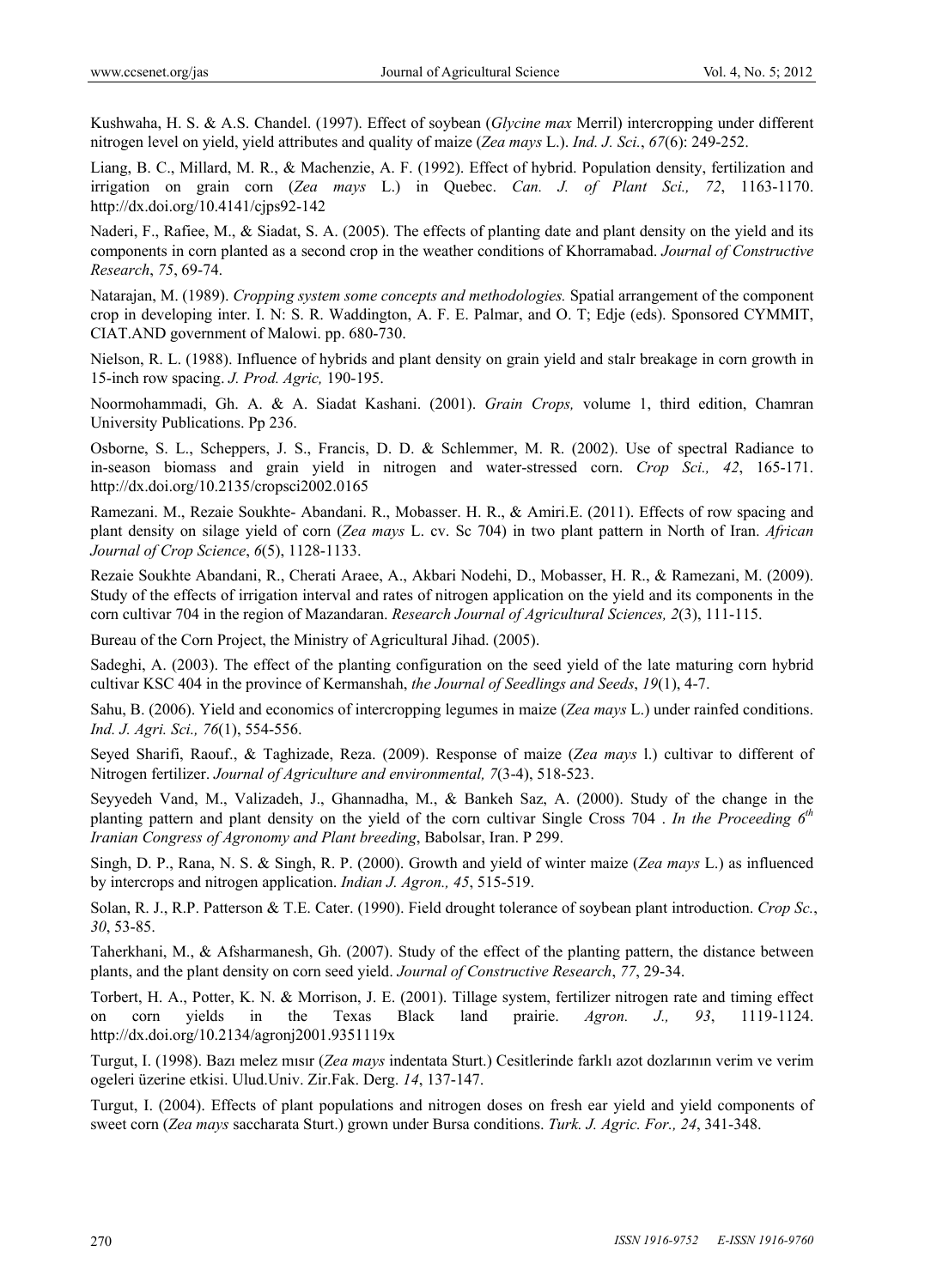| of<br>Source           | Grain yield | Plant     | Corn      | Corn     | Number   | Number    | Number of   | The 1000   | Diameter  |
|------------------------|-------------|-----------|-----------|----------|----------|-----------|-------------|------------|-----------|
| change                 |             | height    | ear       | ear      | of       | of seeds/ | seeds/ corn | seed       | The<br>of |
|                        |             |           | diameter  | length   | seed/row | row       | ear         | weight     | Corn      |
|                        |             |           |           |          |          |           |             |            | Cob       |
| <b>Block</b>           | 39753582.9  | 3608.14   | 0.175     | 4.19     | 0.657    | 33.12     | 10312.45    | 86.86      | 0.097     |
| Factor<br>$\mathsf{A}$ | 5384750.1*  | 1184.22*  | $0.454**$ | 0.030    | 1.95     | 389.71**  | 57962.74**  | $618.34**$ | 0.036     |
| (cultivar)             |             |           |           |          |          |           |             |            |           |
| Factor B               | 72385585*   | 28.388    | $0.128**$ | 13.48**  | 1.73     | 135.19**  | 41596.42**  | 59.18**    | $0.051*$  |
| (nitrogen)             |             |           |           |          |          |           |             |            |           |
| Factor C               | 4138597.8** | 873.513** | $0.145**$ | $7.46**$ | $9.68**$ | $70.25*$  | 53708.77**  | $50.59**$  | $0.051*$  |
| (plant)                |             |           |           |          |          |           |             |            |           |
| density)               |             |           |           |          |          |           |             |            |           |
| AB                     | 4143894.3** | 48.722    | 0.068     | 0.863    | 1.53     | 14.79*    | 2170.78*    | $2.68*$    | 0.037     |
| AC                     | 20261.1     | 110.930   | 0.004     | 0.168    | 0.238    | $0.07*$   | $253.61*$   | $1.43*$    | 0.010     |
| BC                     | 468975.2*   | 41.451    | 0.005     | $0.052*$ | 0.342    | $1.17*$   | 950.16*     | 5.55       | 0.0054    |
| ABC                    | 320531.9*   | 109.368   | 0.001     | $0.310*$ | 0.114    | $3.05*$   | 917.20*     | $3.63*$    | 0.0043    |
| Coefficient            | 13.36       | 4.01      | 2.65      | 4.65     | 4.55     | 6.03      | 6.42        | 6.29       | 4.42      |
| of                     |             |           |           |          |          |           |             |            |           |
| variation              |             |           |           |          |          |           |             |            |           |

|  |  | Table 1. Analysis of variance of the features studied |  |
|--|--|-------------------------------------------------------|--|
|  |  |                                                       |  |

The symbols \* and \*\* stand for significant differences at 5% and 1% probability levels, respectively.

| Table 2. Comparison of the means of the traits studied |
|--------------------------------------------------------|
|--------------------------------------------------------|

| Treatment                  | Seed<br>yield | Plant<br>height | Corn ear<br>diameter | Corn<br>ear<br>length | of<br>No.<br>seed<br>rows | of<br>No.<br>seeds per<br>row | of<br>No.<br>seeds per<br>ear | The 1000<br>seed<br>weight | Corn cob<br>diameter |
|----------------------------|---------------|-----------------|----------------------|-----------------------|---------------------------|-------------------------------|-------------------------------|----------------------------|----------------------|
|                            | Kg/ha         | Cm              | Cm                   | cm                    |                           |                               |                               | g                          | Cm                   |
| Sc 704                     | 12138a        | 267.55b         | 4.59a                | 16.58a                | 14.96a                    | 37a                           | 552.76a                       | 255b                       | 2.34a                |
| Sc770                      | 10789b        | 275.66a         | 4.75a                | 16.45a                | 15.28a                    | 32.34b                        | 496.02b                       | 313.6a                     | 2.38a                |
| Nitrogen                   |               |                 |                      |                       |                           |                               |                               |                            |                      |
| Zero                       | 10500c        | 270.75a         | 4.59b                | 15.69b                | 15.01a                    | 31.95b                        | 479.2c                        | 269.6b                     | 2.31 <sub>b</sub>    |
| 250                        | 11720b        | 272.83a         | 4.68a                | 16.71a                | 14.93a                    | 35.74a                        | 532.8b                        | 282.5b                     | 2.38a                |
| 350                        | 12310a        | 271.25a         | 4.74a                | 17.15a                | 15.43a                    | 36.83a                        | 561.1a                        | 300.8a                     | $2.39a$              |
| Density                    |               |                 |                      |                       |                           |                               |                               |                            |                      |
| 75000                      | 11080b        | 266.37b         | 4.75a                | 17.04a                | 15.74a                    | 36.15a                        | 568.1a                        | 297.5a                     | 2.41a                |
| 85000                      | 11730a        | 270.25b         | 4.66b                | 16.58b                | 15.15b                    | 35a                           | 530.9b                        | 286.7a                     | 2.35ab               |
| 95000                      | 12500a        | 278.20a         | 4.60 <sub>b</sub>    | 15.93c                | 14.48c                    | 33.8b                         | 489.4c                        | 268.8b                     | 2.32 <sub>b</sub>    |
| $\pmb{\times}$<br>Cultivar | $\ast$        | Ns              | <b>Ns</b>            | Ns                    | <b>Ns</b>                 | *                             | $\ast$                        | $\ast$                     | <b>Ns</b>            |
| Nitrogen                   |               |                 |                      |                       |                           |                               |                               |                            |                      |
| x<br>Cultivar              | <b>Ns</b>     | <b>Ns</b>       | <b>Ns</b>            | <b>Ns</b>             | <b>Ns</b>                 | *                             | $\ast$                        | ¥                          | <b>Ns</b>            |
| Density                    |               |                 |                      |                       |                           |                               |                               |                            |                      |
| x<br>Nitrogen              | $\ast$        | <b>Ns</b>       | <b>Ns</b>            | *                     | <b>Ns</b>                 | $\ast$                        | $\ast$                        | <b>Ns</b>                  | <b>Ns</b>            |
| Density                    |               |                 |                      |                       |                           |                               |                               |                            |                      |
| x<br>Cultivar              | $\ast$        | Ns              | Ns                   | $\ast$                | <b>Ns</b>                 | $\ast$                        | $\ast$                        | $\ast$                     | <b>Ns</b>            |
| x<br>Density               |               |                 |                      |                       |                           |                               |                               |                            |                      |
| Nitrogen                   |               |                 |                      |                       |                           |                               |                               |                            |                      |

The symbols ns, \*, and \*\* indicate not significant, significant at the 5% probability level, and significant at the 1% probability level, respectively